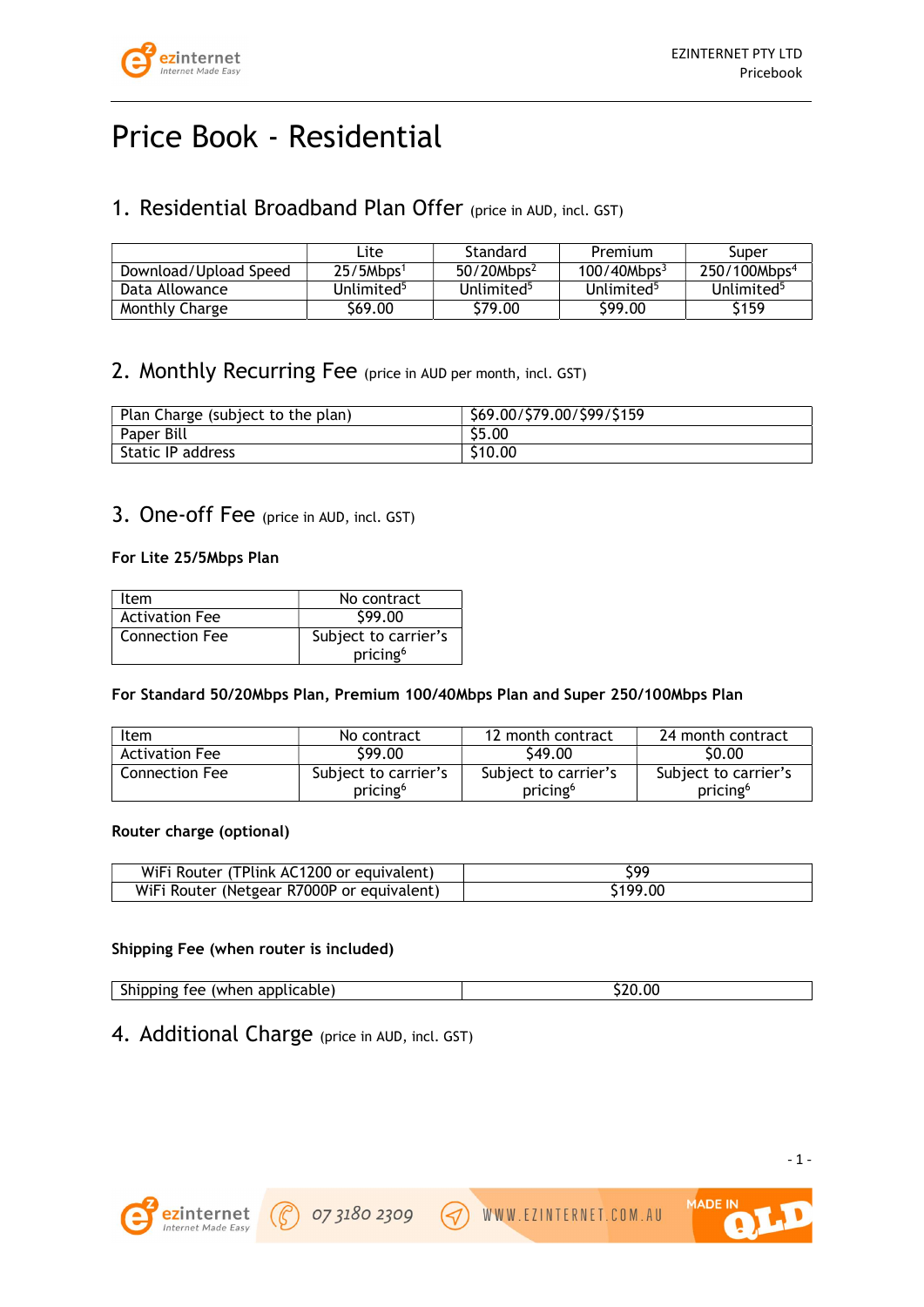

| Item                                                                                             | Fee       | <b>Notes</b>                                                                                                                                             |
|--------------------------------------------------------------------------------------------------|-----------|----------------------------------------------------------------------------------------------------------------------------------------------------------|
| Dishonoured Fee                                                                                  | \$5.00    | When payment is rejected by the customer's<br>financial institution.                                                                                     |
| Direct Debit Rejections Fee                                                                      | \$5.00    | When Direct Debit payment is rejected by the<br>customer's financial institution.                                                                        |
| Order Withdrawal                                                                                 | \$50.00   |                                                                                                                                                          |
| Late Cancellation of<br>Appointment or Missed<br>Appointment                                     | \$90.00   |                                                                                                                                                          |
| Labour Rate per hour<br>(Rounded up to nearest hour,<br><50KM to Brisbane and Gold<br>Coast CBD) | \$80.00   |                                                                                                                                                          |
| Fee Per Hour for an Incorrect<br>Call Out (Charge Based on<br>Time on Site (Min \$150))          | \$220.00  |                                                                                                                                                          |
| <b>Early Termination Fee</b>                                                                     | \$50/\$99 | \$50 applies if there are 12 or less months left<br>before contract expires; \$99 applies when<br>there are more than 12 months left on the<br>contract. |
| Plan Change Fee - Upgrade                                                                        | \$0.00    |                                                                                                                                                          |
| Plan Change Fee - Downgrade                                                                      | \$50.00   | Customer under contract cannot downgrade<br>the plan.                                                                                                    |
| Paper Bill on Request                                                                            | \$5.00    |                                                                                                                                                          |
| <b>Relocation Fee</b>                                                                            | \$99      |                                                                                                                                                          |

#### Additional Charge from Carriers

| Item                           | Fee        | <b>Notes</b>                                      |
|--------------------------------|------------|---------------------------------------------------|
| Fee when a fault raised to the | Subject to | Subject to the carrier's pricing, a fixed rate or |
| Carrier is not found on the    | Carrier's  | hourly rate might apply. Fee is collected by      |
| Carrier's network              | pricing    | EZINERNET on behalf of the Carrier.               |
| New Development Charge         | \$300.00   | Fee is collected by EZINERNET on behalf of        |
| (NDC)                          |            | the Carrier.                                      |
|                                | Subject to | Subject to the new address and carrier terms,     |
| Relocation Fee from Carrier    | Carrier's  | a connection fee might apply. Fee is collected    |
|                                | pricing    | by EZINERNET on behalf of the Carrier.            |

## 5. First Payment

First payment charged by EZINTERNET is a deposit to the customer's account. The deposit is used as credit and will be deducted in the next bills.

## 6. Invoice Schedule

EZINTERNET issue invoices monthly within the first 5 business days of each calendar month. The amount in the invoice will be automatically deducted from the customer's nominated credit card on 10<sup>th</sup> of the month. If the payment is not successful, a second deduction request will be made on  $11<sup>th</sup>$  of the month. A third and final deduction request will be made on  $12<sup>th</sup>$  of the month if both previous requests fail. EZINTERNET reserve the rights of disconnecting or downgrading the service if the payment is not received by 20<sup>th</sup> of the month.

EZINTERNET charge monthly recurring fee in advance, e.g. the invoice issued in May includes any unpaid fee from previous months and the monthly recurring fee for May, this amount will be automatically deducted from the customer's credit card on 10 May.

 $-2 -$